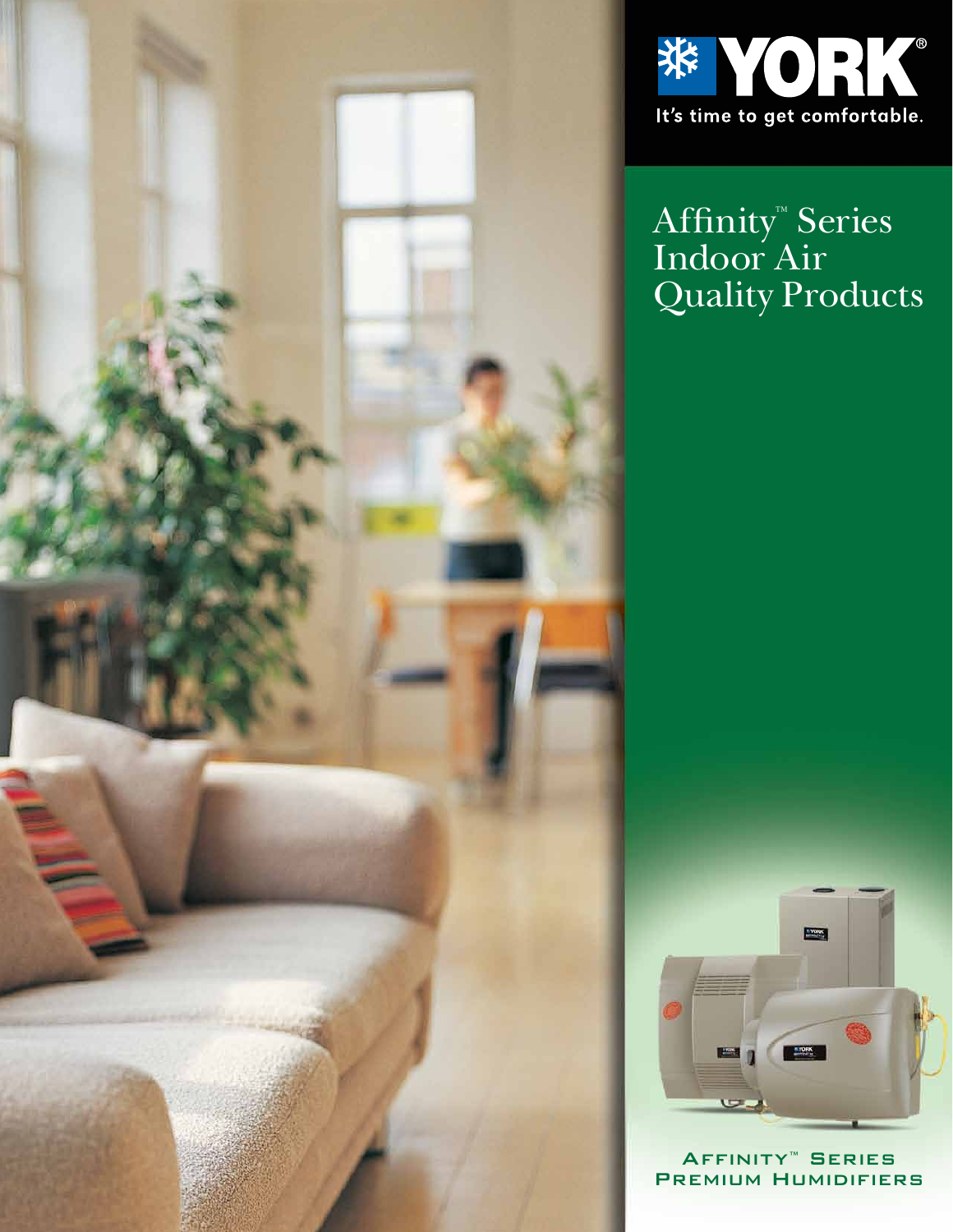

*The temperature and resulting comfort level in your home is directly affected by the amount of humidity in the air. When air is heated, the "relative humidity" drops and results in static shocks, cracked woodwork and even respiratory issues. Insufficient humidity also makes you feel colder, tempting you to turn the thermostat higher than*  necessary. A York<sup>®</sup> Affinity™ Whole-**Home Humidifier delivers comforting** *humidity and eliminates all the results of extremely dry air. These systems are designed for simple operation and long life.*

## **Making comfort a breeze.**

Affinity™ Whole-Home Fan Powered, Bypass and Steam Humidifiers work to keep your home comfortable throughout the heating season and even year-round in those highly dry climates where humidity is needed virtually every day. These systems work seamlessly through your existing HVAC system, humidifying your entire home—without all the limitations and added maintenance of single room humidifiers.

## **Year-round comfort.**

Affinity™ Whole-Home Humidifiers use natural evaporation to maintain optimal humidity, helping eliminate dry, cracked skin and annoying static shocks that come with excessively dry air. The end result is optimum comfort any time your humidifier is operating.

## **Healthier air for a healthier family.**

Bacteria, viruses and respiratory infections are more abundant in very dry conditions. That's why it's so important to maintain proper levels of humidity, to avoid an overly dry environment—which puts you and your family at a significantly higher risk of infection. Your Affinity™ Whole-Home Humidifier provides optimum levels of humidity, filling your home with healthier air. **Healthier Air**<br>provides optimum levels of humidity, filling your home with healthier air.

## **See savings you'll be comfortable with.**

It's been proven that lower temperatures with proper humidity levels are more comfortable than, for example, dry air with a temperature that is 3 degrees higher. So let your humidifier add the necessary moisture and reduce your thermostat setting by 3 degrees to save as much as 5% on your heating bill. **Save Money** 

## **Protect your precious furnishings.**

Properly humidified air will protect valuables like fine art, musical instruments, leather and precious antiques. It also keeps wooden floors and the woodwork around doors and windows from cracking. Protect your home and all its furnishings with an Affinity™ Whole-Home Humidifier.









**Whole House**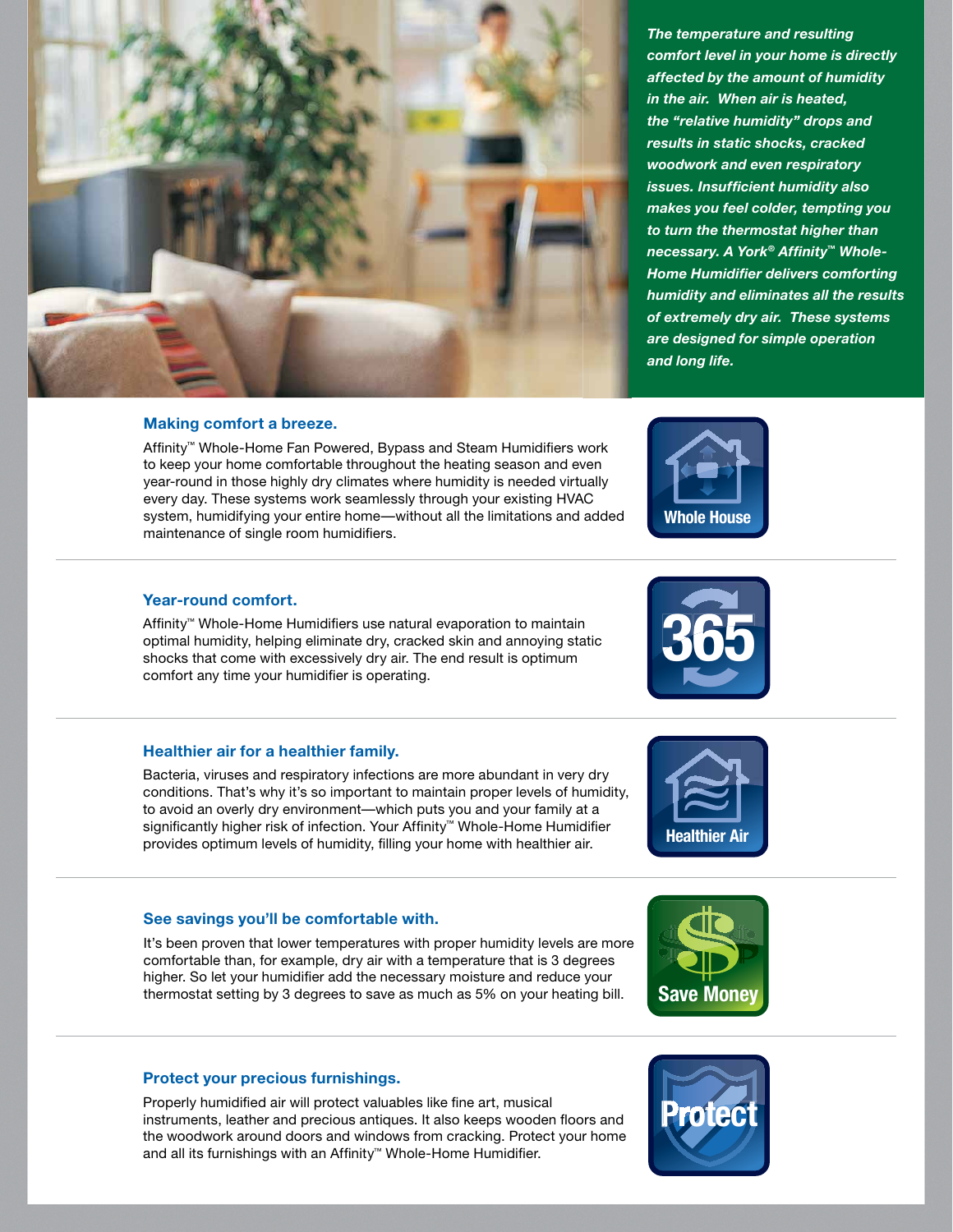# How humidifiers work



 $\qquad \qquad \bullet$ 



## **Optional Automatic Humidifier Control available**

- Monitors and automatically adjusts humidity set point based on inside relative humidity and outdoor temperature.
- Green LED is a homeowner notification tool that indicates it's time to change the water panel.

|            | <b>Model</b>                                                                                                                                                                                                                    | <b>Capacity</b><br>gpd = gallons per day                                                                                                                                                                                                                                                                                                                                                                                                                                                                                                                                                                                                                                                   | A. Unit Size (inches)<br><b>B. Plenum Opening (inches)</b>                      | <b>Electrical Data</b> |
|------------|---------------------------------------------------------------------------------------------------------------------------------------------------------------------------------------------------------------------------------|--------------------------------------------------------------------------------------------------------------------------------------------------------------------------------------------------------------------------------------------------------------------------------------------------------------------------------------------------------------------------------------------------------------------------------------------------------------------------------------------------------------------------------------------------------------------------------------------------------------------------------------------------------------------------------------------|---------------------------------------------------------------------------------|------------------------|
|            | Model S1-BP4000MY<br>Large Bypass Water Saver Unit-<br>Patented technology uses 100% of<br>its water while holding less than<br>8 ounces of water in the system at<br>any given time. This eliminates the<br>need for a drain.  | 17 gpd                                                                                                                                                                                                                                                                                                                                                                                                                                                                                                                                                                                                                                                                                     | A. 15-3/8W x 15-3/4H x 10-1/4D<br>6" diameter round opening<br>B. 10W x 12-3/4H | 24V-60Hz<br>0.5 AMP    |
|            |                                                                                                                                                                                                                                 | NOTE: Heat pumps-Model S1-BP4000MY can be installed in heat pump applications. However, due to the fact that heat pumps deliver lower temperature air to the<br>home than gas furnaces, evaporation will be approximately 60% of rated capacity. (With other Affinity <sup>14</sup> models hot water can be used instead of cold to maximize<br>evaporation. However, due to the nature of the wicking water panel in the Model S1-BP4000MY hot water provides less benefit.) As such, your dealer will need to take<br>the size and age of your home into consideration to ensure the Model S1-BP4000MY will provide satisfactory comfort and protection through adequate humidification. |                                                                                 |                        |
|            | Model S1-BP5000MY<br>Small Bypass Unit-Designed for<br>smaller homes, using the HVAC<br>system blower to move air through<br>the humidifier.                                                                                    | 12 apd                                                                                                                                                                                                                                                                                                                                                                                                                                                                                                                                                                                                                                                                                     | A. 15-5/8W x 13H x 10-1/4D<br>6" diameter round opening<br>B. 9-1/2W x 9-1/2H   | 24V-60Hz<br>0.5 AMP    |
|            | Model S1-BP6000MY<br>Large Bypass Unit-Larger<br>version of the small bypass<br>humidifier using the same<br>evaporative technology.                                                                                            | 17 gpd                                                                                                                                                                                                                                                                                                                                                                                                                                                                                                                                                                                                                                                                                     | A. 15-3/8W x 15-3/4H x 10-1/4D<br>6" diameter round opening<br>B. 10W x 12-3/4H | 24V-60Hz<br>0.5 AMP    |
| <b>SHO</b> | Model S1-FP7000MY<br>Large Fan Power Unit-Uses an<br>internal fan to move warm air from<br>the furnace through the humidifier.                                                                                                  | 18 gpd                                                                                                                                                                                                                                                                                                                                                                                                                                                                                                                                                                                                                                                                                     | A. 15-29/32W x 18H x 10-11/32D<br>B. 14-3/4W x 14-5/16H                         | 120V-60Hz<br>0.8 AMP   |
| 国          | Model S1-STEAM8000T0I<br><b>Residential Steam Humidifier-</b><br>For applications when evaporative<br>units are less practical (attics,<br>crawl spaces, closets, milder<br>winter climates, non-forced air<br>heating source). | $11.5$ gpd                                                                                                                                                                                                                                                                                                                                                                                                                                                                                                                                                                                                                                                                                 | A. 10-1/8W x 20-7/8H x 7-1/8D<br>B. N/A                                         | 120V-60Hz<br>11.5 AMP  |
|            |                                                                                                                                                                                                                                 | $20.5$ gpd                                                                                                                                                                                                                                                                                                                                                                                                                                                                                                                                                                                                                                                                                 |                                                                                 | 208V-60Hz<br>11.5 AMP  |
|            |                                                                                                                                                                                                                                 | 23.3 gpd                                                                                                                                                                                                                                                                                                                                                                                                                                                                                                                                                                                                                                                                                   |                                                                                 | 240V-60Hz<br>11.5 AMP  |

 $\bullet$ 

Affinity™ Whole-Home Humidifiers use a natural evaporation process to generate comfortable humidity. Water flows through an evaporative pad and warm air from the furnace is drawn through it. This creates the pure water vapor that your HVAC system circulates throughout your home for optimum comfort.